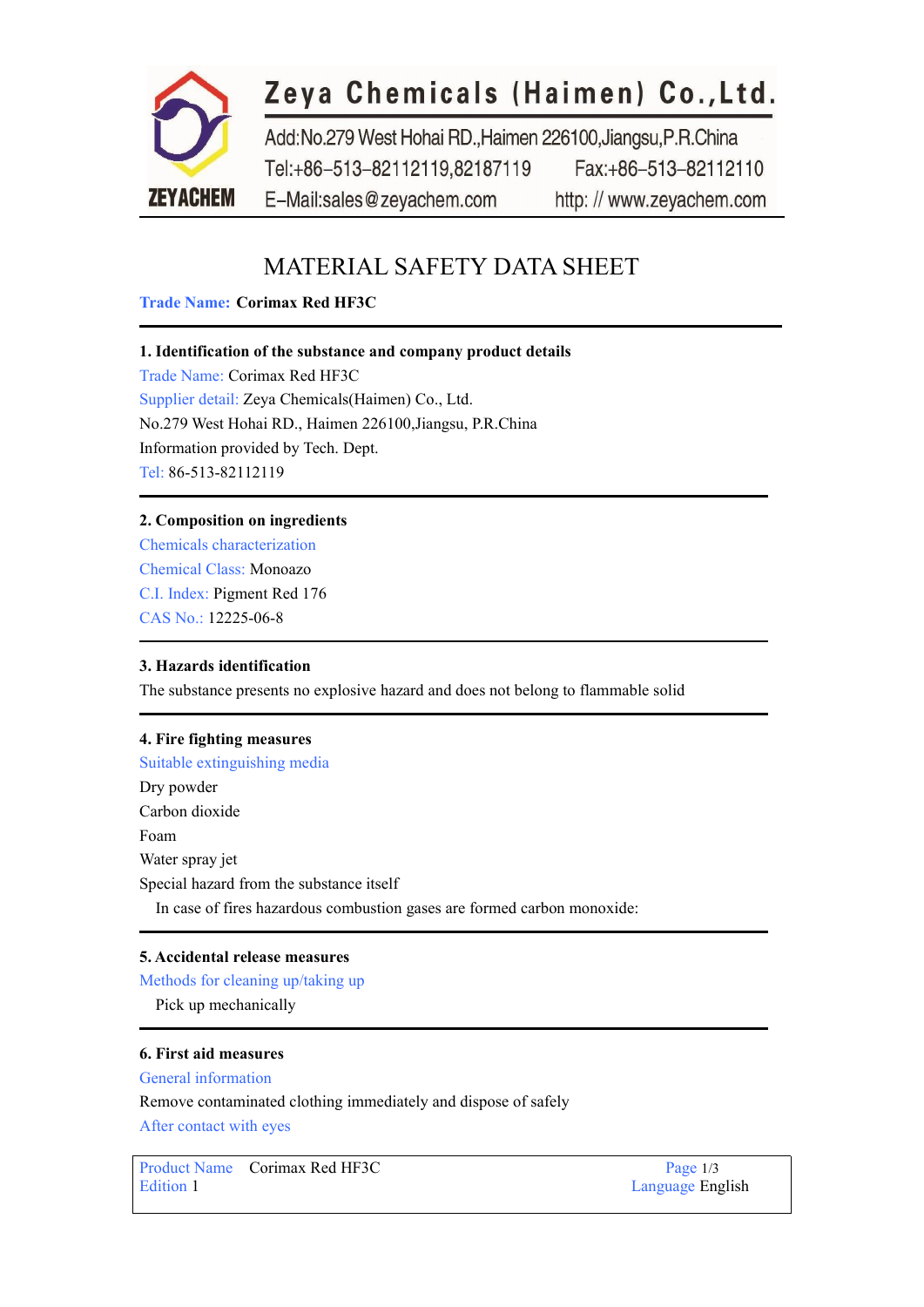

In case of contact with eyes rinse thoroughly with plenty of cool water and seek medical advice After contact with skin

In case of contact with skin wash off with soap and water

#### **7. Exposure controls/personal protection**

General protective measures Do not inhale dust Avoid contact with eyes and skin Respiratory protection: dust mask Hand protection: gloves Eye protection: safety glasses Hygiene measures Keep away from foodstuffs and beverages

Wash hands before breaks and after work

#### **8. Handling and storage**

#### Handling

Advice on protection against fire and explosion

Keep away from sources of ignition

Avoid formation of dust

Take precautionary measures against electrostatic loading

#### Storage

Be kept in a ventilated, cool and dry place, it should be also avoided to contact with acid material and expose to air.

Keep container dry

#### **9. Physical and chemical properties**

Appearance Form: powder Color: red Odor: odorless

Data relevant to safety

Solubility in water: insoluble

#### **10. Toxicological information**

Irritant effect on skin: non-irritant Irritant effect on eyes: non-irritant

Product Name Corimax Red HF3C Page 2/3 Edition 1 Language English